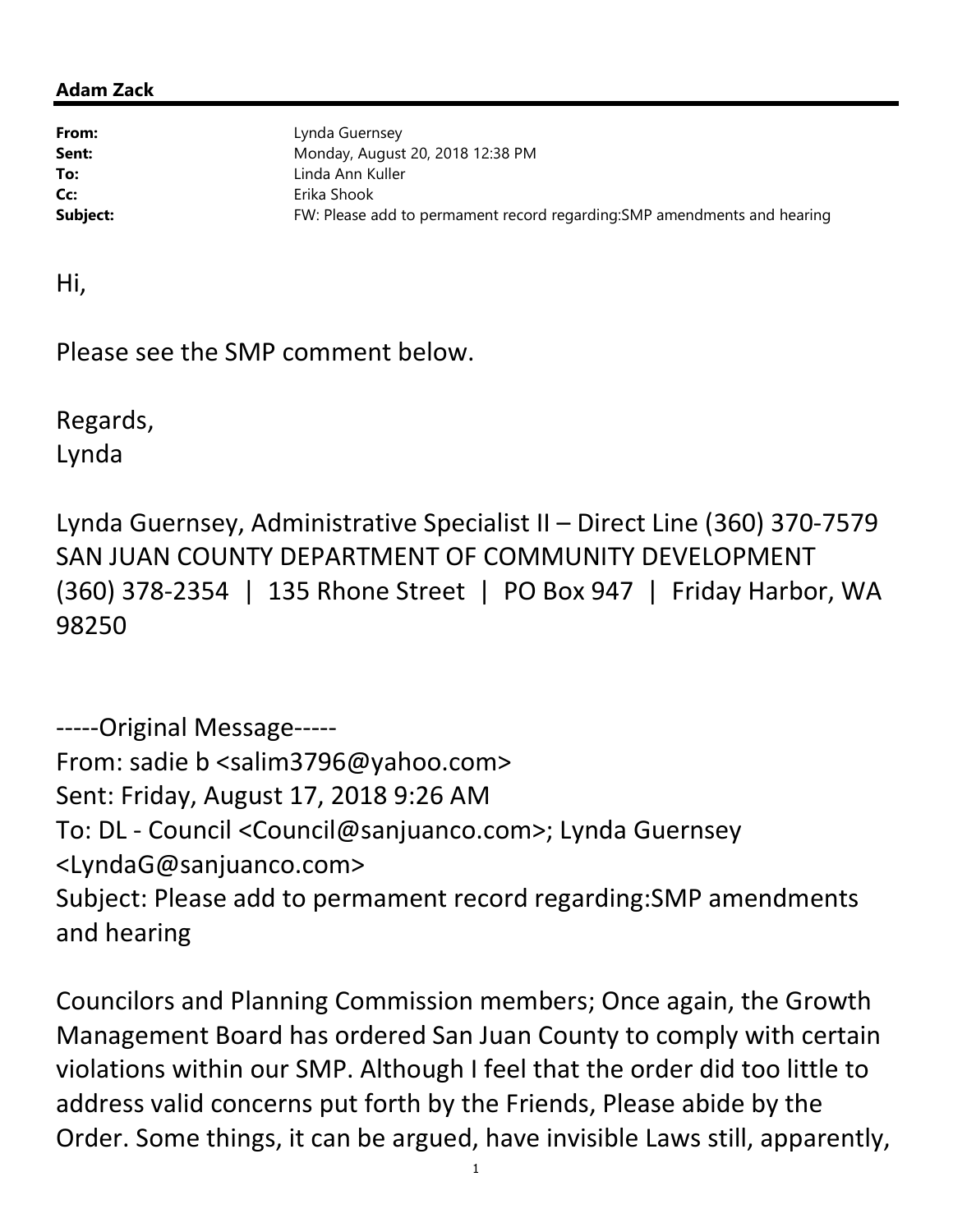not understood by mankind until it's too late. We in the San Juans have the opportunity and responsibility to be examples to the rest of the world in showing how we take care of things (or don't.)

Much irreversible degradation has been done to our watersheds and both tidal and inland wetlands. One of the most mistaken and wholly damaging ideas is that impacts to a wetland watershed can be "mitigated" in another watershed. It can't. Please reverse this destructive practice, and require mitigation to be done in the same watershed as the damage done. Arbitrary ideas, such as "site-specific" wetland evaluation have done irreparable damage to our watersheds. Please stop this practice and study watershed maps of the continents to get a clue of how interconnected they all are to the health of the land.

Please do the carrying capacity and buildout numbers we've been asking for, for over 30 years. With that information, we can turn around the runaway growth that stands to destroy our islands' ecosysystems and support our shoreline functions as they are meant to be. Please thoroughly comply with the required changes to all criteria for any new or expanded softshore armoring, and comply with the definition of softshore armoring.

Please follow the Board's Order to require an annual evaluation of cumulative impacts of shoreline development, and immediately implement a process to make corrections as they are needed; especially as they pertain to No Net Loss of any ecological functions that support forage fish, chinook salmon, and our dwindling population of Southern Resident Killer Whales, but not excluding any other habitat diversity as well.

As well, although it is not "ordered" by the GMB, please consider addressing vessel impact to our Resident Orcas, including whale-watch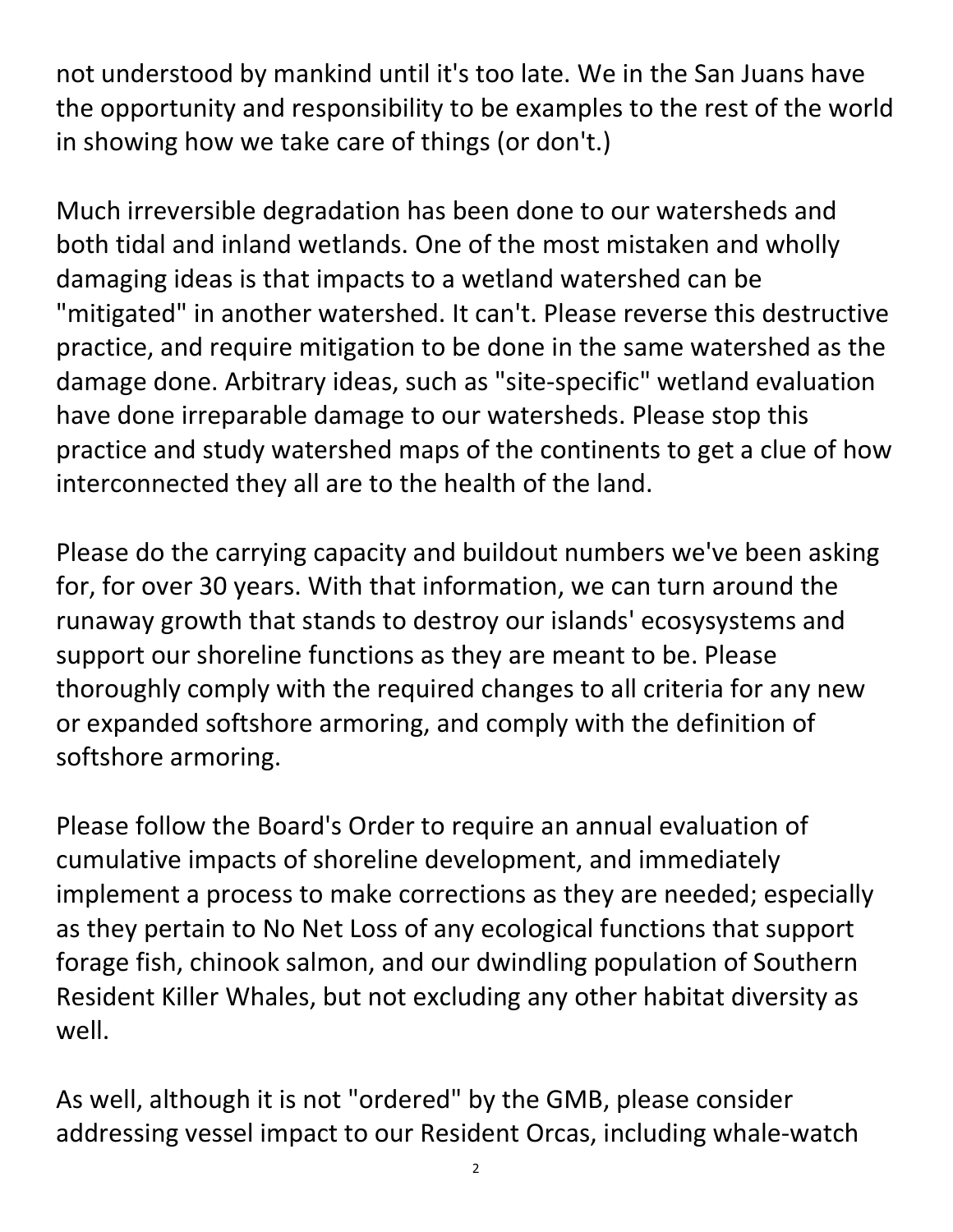vessel impact and how noise affects whale sonar navigation and communication. Chasing, harassing, and surrounding orcas with boats affects the starving population of our endangered and dwindling population of Southern Resident Orcas. These considerations should be part of our "local" responsibilities and concerns in our SMP, and we have the opportunity, at the urging of the Growth Board Order, to fix violations to RCWs, and more, to be an example of a county that takes care of its shorelines and waters in a responsible and responsive manner.

We have the most shoreline of any county in the State. I believe that development of every shoreline parcel (every inland parcel) should not take precedent over protection of our rSouthern Resident Orcas and rebuilding habitat so that they can continue to be a part of what makes these islands such a treasure to people all over the world.

Please do your due diligence on these issues, and let's get our priorities in line with supporting the life and abundance we value, that allows us all our comfortable lifestyles here, when so many other places are on fire and flooding. Let us search our hearts and do all we can to stand with and protect the lands and waters we love and the rich and abundant ecosystems that support us in so many ways other than merely economic.

Respectfully yours, B. Sadie Bailey

PS - Currently, the County is not enforcing anything but sign, noise, and peddler ordinances - which seems absurd to any rational person, when one considers the long-term irreversible damage being done to our watersheds, forests, palustrine wetlands, and our resident orcas and wildlife that depend on these ecosystems' health. We humans are a part